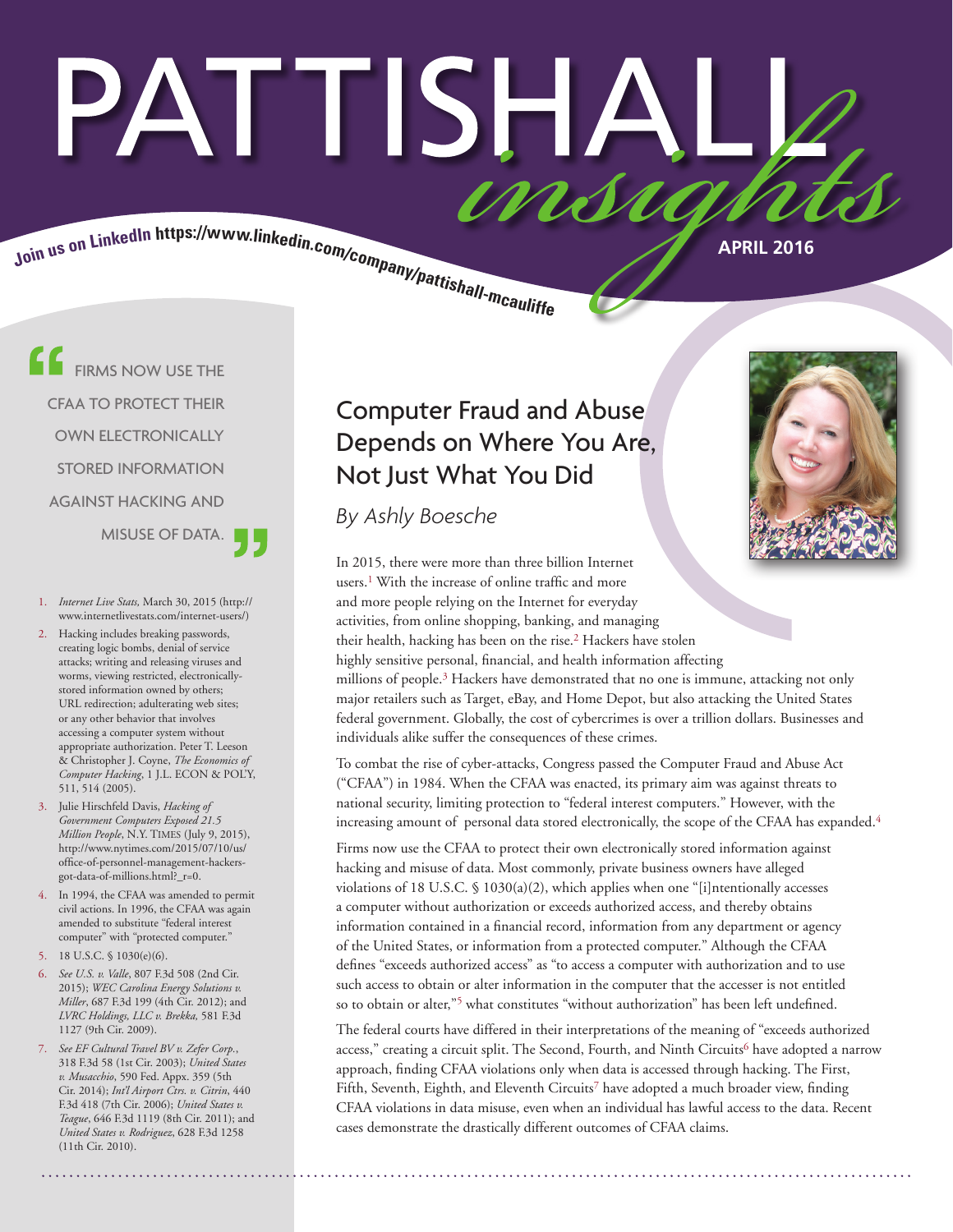IN THE ABSENCE OF CONGRESSIONAL OR SUPREME COURT INTERVENTION, OUTCOMES OF CFAA CASES WILL CONTINUE TO DIVERGE, DEPENDING UPON THE LAW OF THE APPLICABLE CIRCUIT.

- 8. *Tank Connection, LLC v. Haight*, No. 6:13-CV-01392- JTM, 2016 WL 492751 (D. Kan. Feb. 8, 2016).
- 9. *See* Aaron's Law Act of 2015, available at https://www. congress.gov/bill/114thcongress/senate-bill/1030.

For example, in *United States vs. Nosal*, 676 F.3d 854 (9th Cir. 2012), Nosal, an employee at an executive search firm, left to start a competing business and subsequently recruited former colleagues to join him. Before their departure, the former colleagues used their company log-in credentials to access information from the confidential database and shared the data with Nosal. The Ninth Circuit found that because the employees were authorized to access the information, they did not violate the CFAA unless and until that authorization was revoked. The Ninth Circuit reasoned that without the revocation of authorization, employees would not have notice of when their acts may be criminal. The Ninth Circuit also cautioned that a broader reading of the CFAA would transform the antihacking statute into an expansive misappropriation statute. Ultimately, the Ninth Circuit held that "exceeds authorized access" under the CFAA is limited to violations of restrictions to access to information, and not restrictions of its use.

In direct contrast to this narrow approach, the First, Fifth, Seventh, Eighth, and Eleventh Circuits have adopted a much broader analysis, which encompasses the misuse of information and violations of an employer's policy. For example, in *Int'l Airport Centers v. Citrin*, 440 F. 3d 418 (7th Cir. 2006), the plaintiff, International Airport Centers, provided the defendant, Citrin, with a laptop to use for work purposes. Citrin's primary responsibility was to collect data for targets. Citrin quit and deleted all of the data stored on the laptop. International Airport Centers sued Citrin alleging that he violated the CFAA because his authorized access to the laptop ceased when he quit. In reversing the district court's dismissal of International Airport Centers' case, the Seventh Circuit, relying on agency principles, found that Citrin's authorization was revoked when he violated his employment contract.Therefore, Citrin could be found to violate the CFAA.

The circuit divide continues. In December 2015, the Second Circuit recently joined the First, Fifth, Seventh, Eighth, and Eleventh Circuits, adopting the broad interpretation in *United States v. Valle*, 807 F.3d 508 (2d Cir. 2015). The Tenth Circuit is currently considering a case which applies the narrow approach.8

In an effort to address the CFAA's vagueness and the circuit split, the Senate introduced Aaron's Law in 2013. Aaron's Law seeks to replace "exceeds authorized access" with "access without authorization," which is defined as "obtaining information on a protected computer that the accesser lacks authorization to obtain by knowingly circumventing one or more technological or physical measures that are designed to exclude or prevent unauthorized individuals from obtaining that information." This proposed legislation therefore supports adopting the narrow approach which requires hacking. The legislation was re-introduced to the House and Senate on April 21, 2015 and referred to the House Committee on the Judiciary on May 15, 2015, but has yet to be enacted into law.<sup>9</sup>

With the state of the law of the CFAA in flux, it is critical that individuals and businesses alike take steps to protect data. Some practical tips that private firms may use to protect their data include implementing strong firewalls, conducting security audits, reviewing security logs for unusual activity, encrypting data, restricting administrative access on workstations, restricting write-access to removable drives to avoid data leakage, implementing application whitelisting, creating and following data retention plans and policies and conducting periodic security awareness training. In the absence of Congressional or Supreme Court intervention, outcomes of CFAA cases will continue to diverge, depending upon the law of the applicable circuit. ■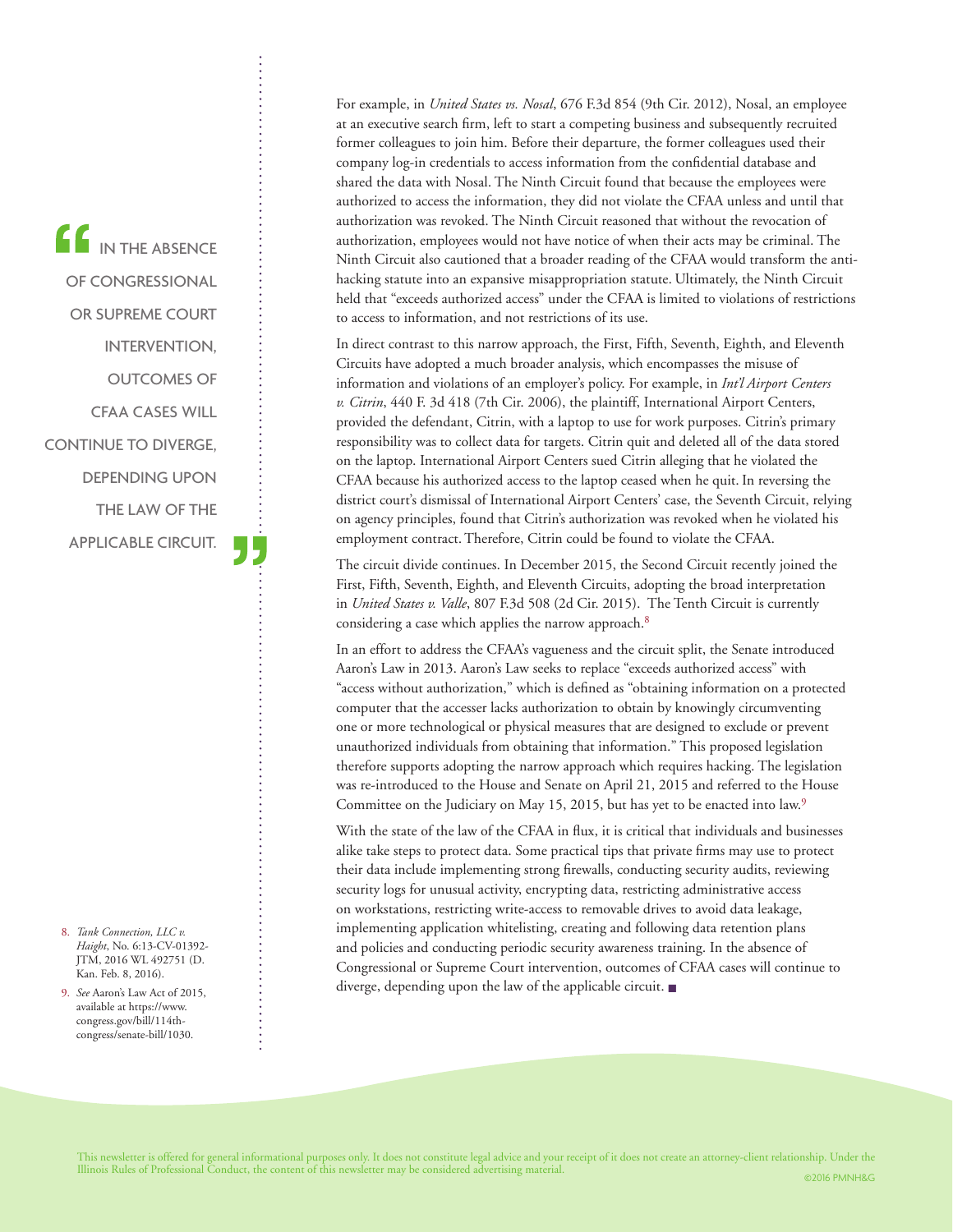

## APPOINTMENTS

#### ■ Phillip Barengolts



Phil has been appointed to the INTA North American Global Advisory Council for 2016-2017.

#### ■ Thad Chaloemtiarana

Thad has been nominated to serve as Membership Officer for the ABA Section of Intellectual Property Law for 2016-2017.

#### ■ Robert W. Sacoff

Bob has been appointed to the AIPPI Standing Committee on Geographical Indications, and to the Working Committee preparing the US Group report on "Linking and Making Available on the Internet," which is on the agenda for the 2016 World Congress in Milan in September.

#### **PRESENTATIONS**

#### ■ Jessica A. Ekhoff



Jessica will speak at The Science Fiction & Fantasy Writers of America 50th Anniversary Nebula Conference on "All's Clear - Or

Is It? Titles, Character Names, Set Design, and Other Clearance Issues for Authors and Filmmakers" on May 13, in Chicago.

#### ■ Jonathan S. Jennings

Jonathan spoke on social media and identity rights issues at The John Marshall Law School's 60th Annual Intellectual Property Law Conference in Chicago on February 26.

#### ■ Janet A. Marvel

Janet will appear at the Lexis Nexis booth at INTA on May 10 to discuss her co-authored "*Trademarks and Unfair Competition Deskbook*," now in its 7th Edition.

# ■ Belinda J. Scrimenti

Belinda will moderate a Table Topic on "The TTAB and Genericness - Are Recent Rulings an Evolution or Revolution?" at the INTA Annual Meeting in Orlando on May 25.

# ■ Joseph N. Welch II



Joe presented an "Overview of 2015-16 Federal Court, TTAB and UDRP Decisions," at the Practising Law Institute's Advanced Trademark Law Annual

Review in New York City on March 22.

## ■ Uli Widmaier

Uli moderated the panel on "Litigating Trade Dress and Functionality Cases" and spoke on "Trade Dress and Functionality" at the ABA's 31st Annual Intellectual Property Law Conference in Bethesda, MD, on April 7. In addition, Uli co-presented a 90-minute webinar on "Trademark Infringement: Demonstrating Irreparable Harm to Obtain an Injunction" for Strafford Publications, Inc. on April 21.

#### PUBLICATIONS

#### ■ Seth I. Appel



Seth's case note, "First Amendment Protects Registration of Disparaging Trademarks, Federal Appellate Court Holds," was

published in the March edition of *AIPPI e-News*.

## ■ Ashly Boesche

Ashly co-authored an article entitled "Judge James Holderman, U.S. District Court, Northern District of Illinois (Retired), In His Own Words: IP Litigation Strategy Advice and Insight," in the March/April 2016 Issue of *Landslide* Magazine.

#### ■ David C. Hilliard, Joseph N. Welch II, Uli Widmaier

The Eleventh Edition of Hilliard, Welch and Widmaier, *Trademarks and Unfair Competition*, will be published in June (2016, Carolina Academic Press), a text book used in over fifty law school courses nationally.

## ■ Jonathan S. Jennings and Kristine A. Bergman

Jonathan co-authored the 2016 edition of the treatise entitled "*Trademarks and Unfair Competition: Critical Issues in the Law,*" published by The Law Journal Press of New York. In addition, he authored the updated Illinois chapter of INTA's *U.S. State Trademark and Unfair Competition Law* with Kristine's assistance.

#### ■ Uli Widmaier and Kristine A. Bergman

Uli and Kristine conducted an interview with Professor Mark Lemley of Stanford Law School on "Reining in Right of Publicity," which was published in the March/April 2016 edition of *Landslide* Magazine.

# **TEACHING**

■ Ashly Boesche Ashly is teaching Trademark Law and Unfair Competition at Chicago-Kent College of Law.

#### ■ Uli Widmaier



From January through March, Uli co-taught the seminar on "Advanced Trademarks and Unfair

Competition" at the University of Chicago Law School. This marks the 14th year that Uli has taught this seminar.